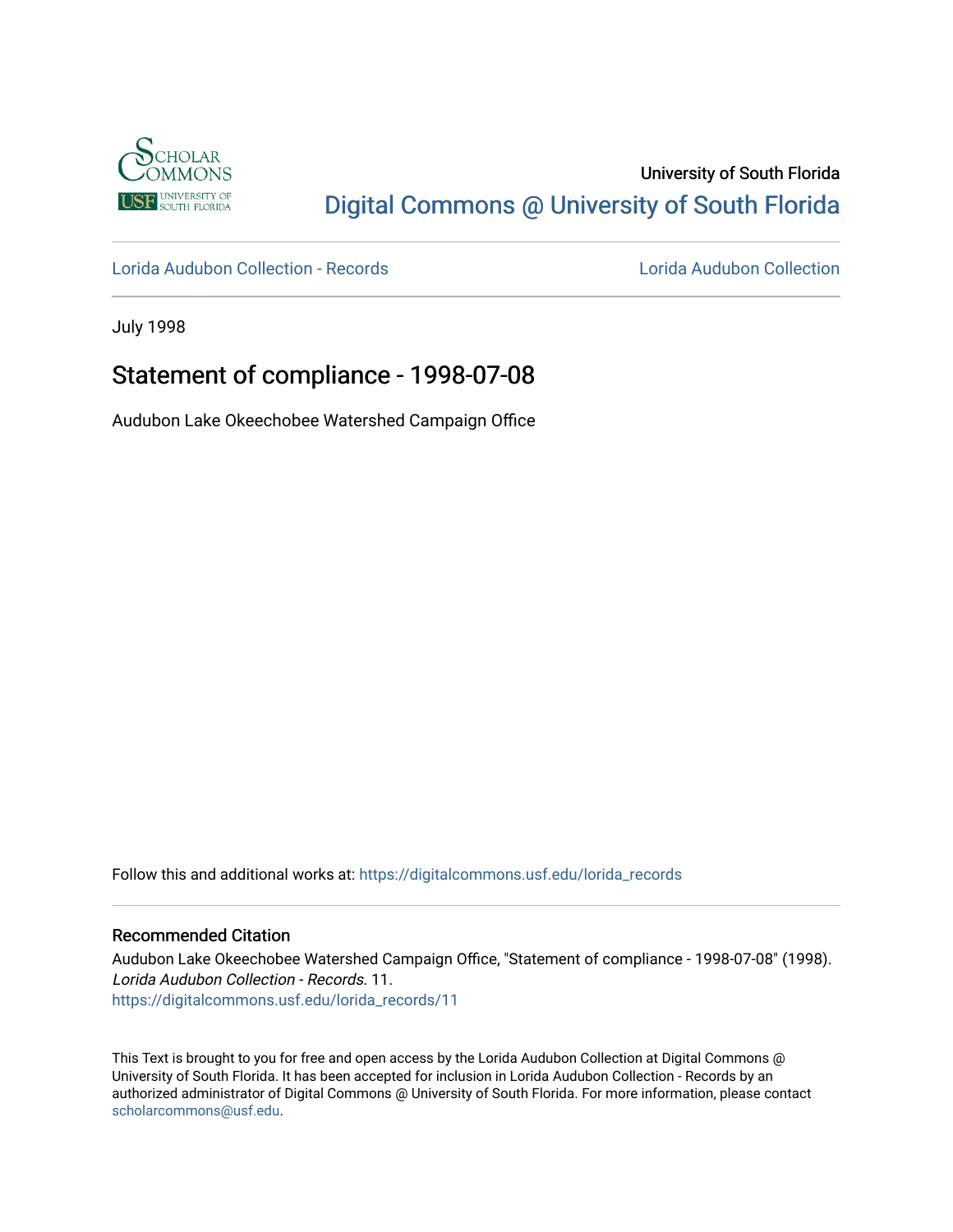$\epsilon$ 

## BEPORE THE GOVERNING BOARD OF THE SOUTH FLORIDA WATER MANAGEMENT DISTRICT

IN THE MATTER OF:

Petition for Formal Administrative Hearing filed by National Audubon Society regarding Environmental Resource Permit No. 47-00227-S concerning the 101 Ranch, Inc., project in Okeechobee County, Florida.

## STATEMENT OF COMPLIANCE WITH RULE 40E-1.521 **FLORIDA ADMINISTRATIVE CODE**

Rule 40E-1.511, Fla. Admin. Code, requires that substantially affected persons requesting Sections 120.569 and 120.57(1), Florida Statutes (F.S.), hearing file a petition which complies with Rule 40E-1.521, Fla. Admin. Code. On June 25, 1998, Petitioner, National Audubon Society, filed a petition (Petition) objecting to Environmental Resource Standard General Permit No. 47-00227-S (Permit) for a surface water management system serving 1197.50 acres of improved pasture known as the 101 Ranch, Inc., located in Okeechobee County, Florida. Copies of the Petition and the Permit are attached horeto and incorporated herein by reference as Exhibits A and B, respectively.

Without relinquishing the right to file responsive pleadings as may be permitted, including but not limited to issues of standing, and without admitting the validity of the Petitioners' allegations, the South Florida Water Management District (SFWMD) staff finds, for the reasons set forth below, that the Petition does substantially comply with the requirements of Rule 40E-1.521, Fla. Admin. Code., a copy of which is attached hereto as Exhibit C.

#### **RECOMMENDATION**

Based on the Statement of Compliance set forth above, SFWMD staff recommends that the Governing Board accept the Petition for formal administrative hearing and transmit the Petition to

 $\widehat{\mathcal{P}}^{\mathcal{E}}(a_{1},\ldots,\widehat{a}_{n})$